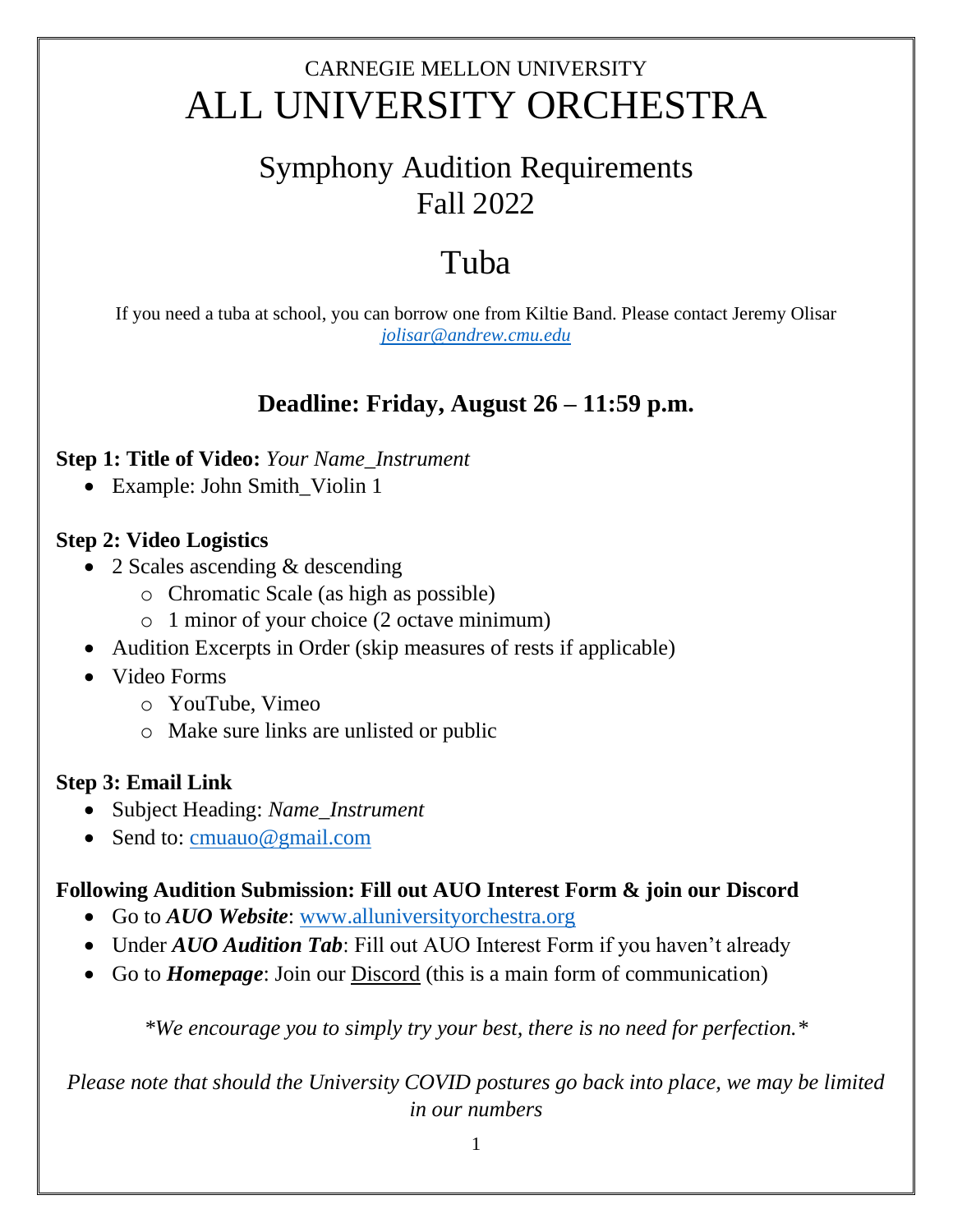**Excerpt #1: Tchaikovsky** – Mvt I – Letter  $N - 4<sup>th</sup>$  of Letter P (skip measures of rests)